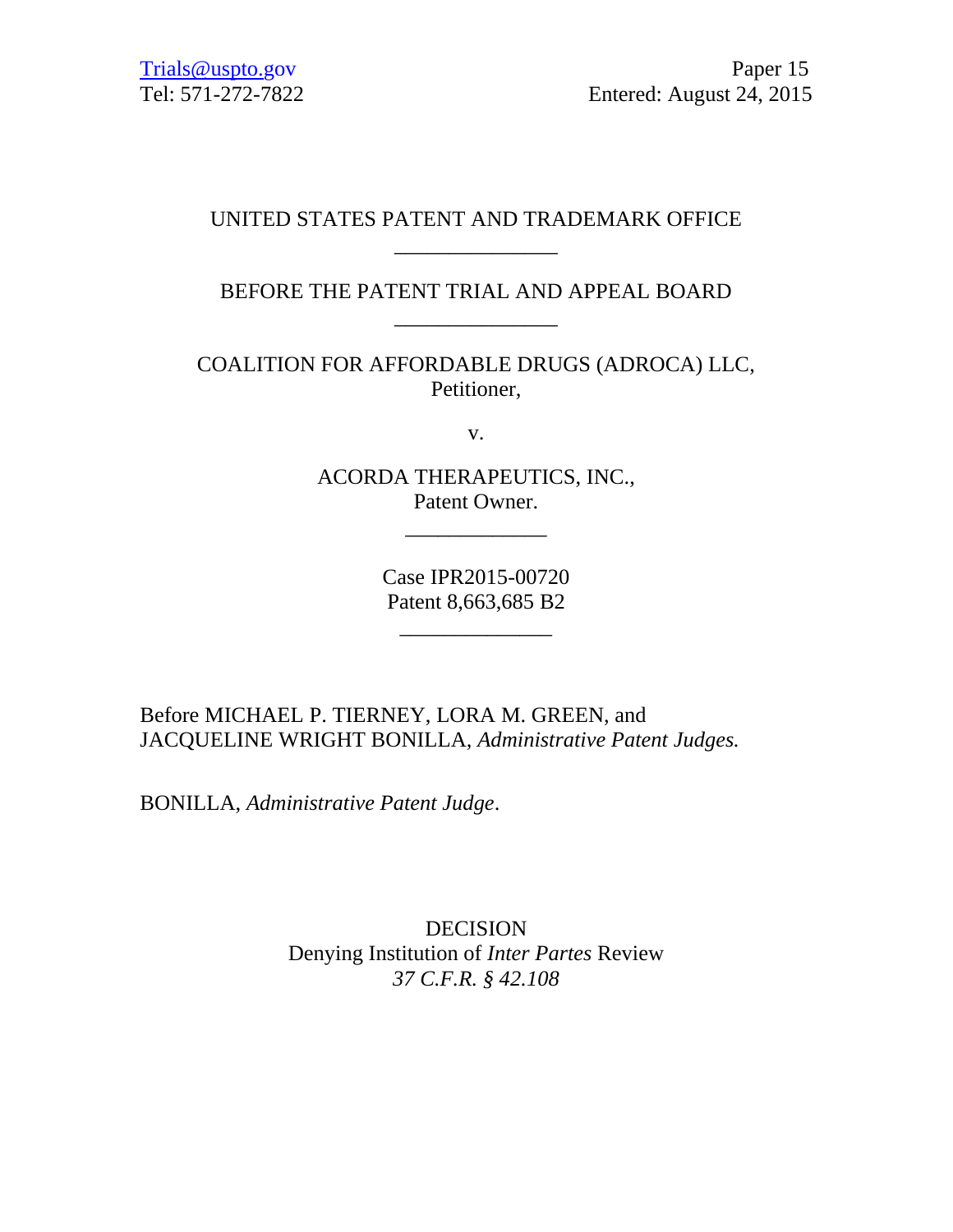$\overline{a}$ 

### I. INTRODUCTION

Coalition For Affordable Drugs (ADROCA) LLC ("Petitioner") filed a Corrected Petition requesting an *inter partes* review of claims 1–8 of U.S. Patent No. 8,663,685 B2 (Ex. 1001, "the '685 patent"). Paper 7 ("Petition" or "Pet."). Acorda Therapeutics, Inc. ("Patent Owner") filed a Preliminary Response to the Petition. Paper 10 ("Prelim. Resp.").

Petitioner advances three grounds of unpatentability under 35 U.S.C. § 103(a) in relation to the challenged claims in the '685 patent. Pet. 13–14. All three grounds rely on the Goodman poster  $(Ex. 1008)$ , and one ground further relies on the Hayes poster (Ex. 1009).<sup>2</sup> For the reasons discussed below, we are not persuaded that Petitioner has shown that the Goodman and Hayes posters constitute prior art to the '685 patent. Petitioner, therefore, has not established that there is a reasonable likelihood that it would prevail with respect to at least one of the claims challenged in the Petition, as required under 35 U.S.C. § 314(a).

<sup>1</sup> Goodman et al., poster titled "*Placebo-Controlled Double-Blinded Dose Ranging Study of Fampridine-SR in Multiple Sclerosis*" (7th Annual Meeting of the Americas Committee for Treatment and Research in Multiple Sclerosis and 18th Congress of the European Committee for Treatment and Research in Multiple Sclerosis (ACTRIMS/ECTRIMS), Baltimore, MD, September 18–21, 2002) ("the Goodman poster") (Ex. 1008). *See also* Ex. 2033, 3 ("C416").

<sup>2</sup> Hayes et al., poster titled "*Open-Label, Multiple-Dose Study to Determine the Pharmacokinetics and Safety of Fampridine-SR (Sustained-Release 4- Aminopyridine) in Patients with Chronic Spinal Cord Injury*" (American Neurological Association, Chicago, IL, September 30–October 3, 2001) ("the Hayes poster") (Ex. 1009). *See also* Ex. 2031, 12 ("C148").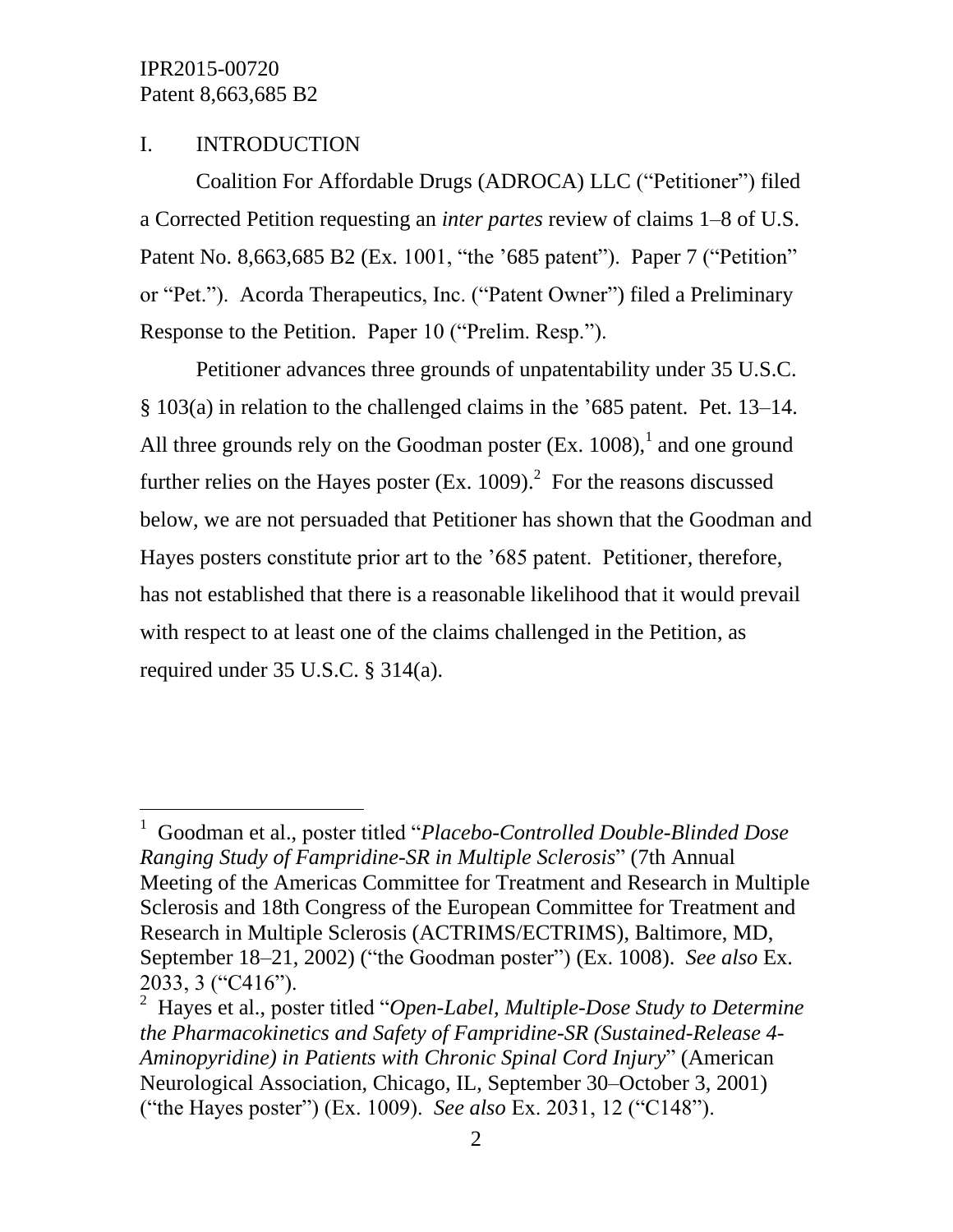#### II. ANALYSIS

Petitioner asserts that the Goodman poster "constitutes prior art under 35 U.S.C. § 102(b) because it was published at least as early as September 18–21, 2002 (a fact admitted by the '685 patent applicants in an October 1, 2012 IDS, see Ex. 1043, at Reference No. C416)." Pet. 18. Petitioner also contends that the Hayes poster "constitutes prior art under 35 U.S.C. § 102(b) because it was published on Sept. 30–October 3, 2001, more than one year prior to December 11, 2003 (a fact admitted by the '685 patent applicants in an October 31, 2011 IDS, see Ex. 1033, at Reference No. C148)." *Id.* at 19. Exhibits 1043 and 1033 present portions of Information Disclosure Statements ("IDSs") for Application No. 13/187,158 ("the '158 application"), which issued as the '685 patent.

Patent Owner acknowledges that relevant IDSs submitted during prosecution of the '158 application state that the Goodman and Hayes posters "were 'presented.'" Prelim. Resp. 11–12 (citing Ex. 2033, 3, "C416"; Ex. 2031, 12, "C148"). Patent Owner contends, however, that "even if Petitioner claims that the posters were displayed at meetings, this does not establish that the posters are printed publications" that qualify as prior art under § 102. *Id*. at 12 (citing *In re Klopfenstein*, 380 F.3d 1345, 1349 n.4 (Fed. Cir. 2004)). We agree.

First, the submission of an IDS does not constitute an admission that a cited reference is material prior art. *ResQNet.com, Inc. v. Lansa, Inc.*, 594 F.3d 860, 866 (Fed. Cir. 2010); *Abbott Labs. v. Baxter Pharm. Prods., Inc.*, 334 F.3d 1274, 1279 (Fed. Cir. 2003)); *see also* 37 C.F.R. § 1.97(h) (stating that the filing of an IDS "shall not be construed to be an admission that the information cited in the statement is, or is considered to be, material to

3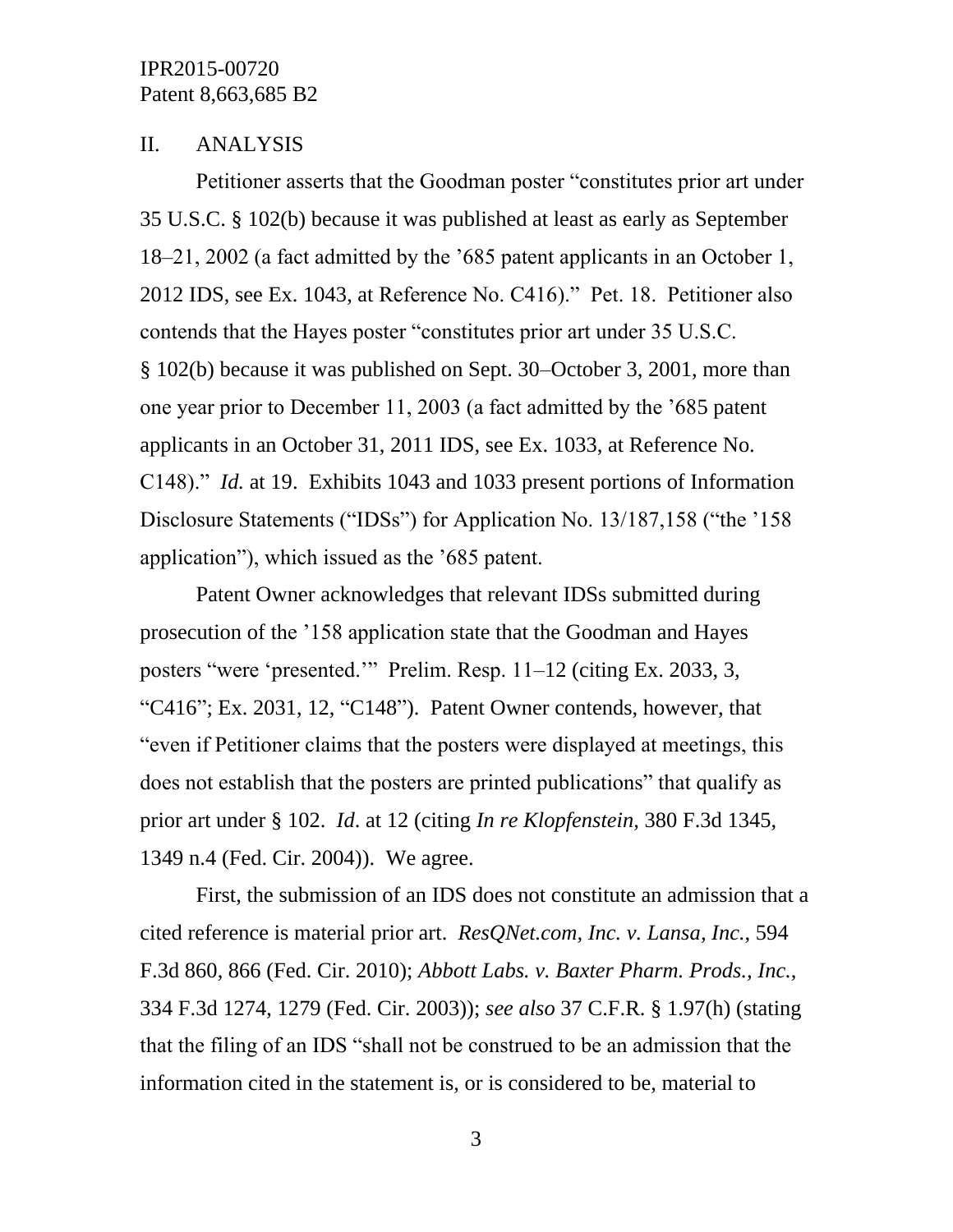patentability as defined in  $\S$  1.56(b)"). Moreover, in this case, the relevant IDSs themselves state expressly that "[i]dentification of the listed references is not meant to be construed as an admission of Applicants or Attorneys for Applicants that such references are available as 'prior art' against the subject application." Prelim. Resp. 19 (quoting Ex. 2031, 2; Ex. 2033, 1).

Second, as also noted by Patent Owner, a "determination of whether a reference is a 'printed publication' under 35 U.S.C. § 102(b) involves a caseby-case inquiry into the facts and circumstances surrounding the reference's disclosure to members of the public." *Klopfenstein*, 380 F.3d at 1350; Prelim. Resp. 12–18. Several factors "aid in resolving whether or not a temporarily displayed reference that was neither distributed nor indexed was nonetheless made sufficiently publicly accessible to count as a 'printed publication' under § 102(b)." *Klopfenstein*, 380 F.3d at 1350. Because Petitioner does not indicate that the Goodman and Hayes posters were distributed (rather than presented) or indexed, we consider those factors now, which include: "[1] the length of time the display was exhibited, [2] the expertise of the target audience, [3] the existence (or lack thereof) of reasonable expectations that the material displayed would not be copied, and [4] the simplicity or ease with which the material displayed could have been copied." *Id*.

The "duration of the display is important in determining the opportunity of the public in capturing, processing and retaining the information conveyed by the reference." *Id*. Along those lines, "[t]he more transient the display, the less likely it is to be considered a 'printed publication.'" *Id*. at 1350–51. Here, we agree with Patent Owner that Petitioner presents insufficient evidence as to how long the Goodman or

4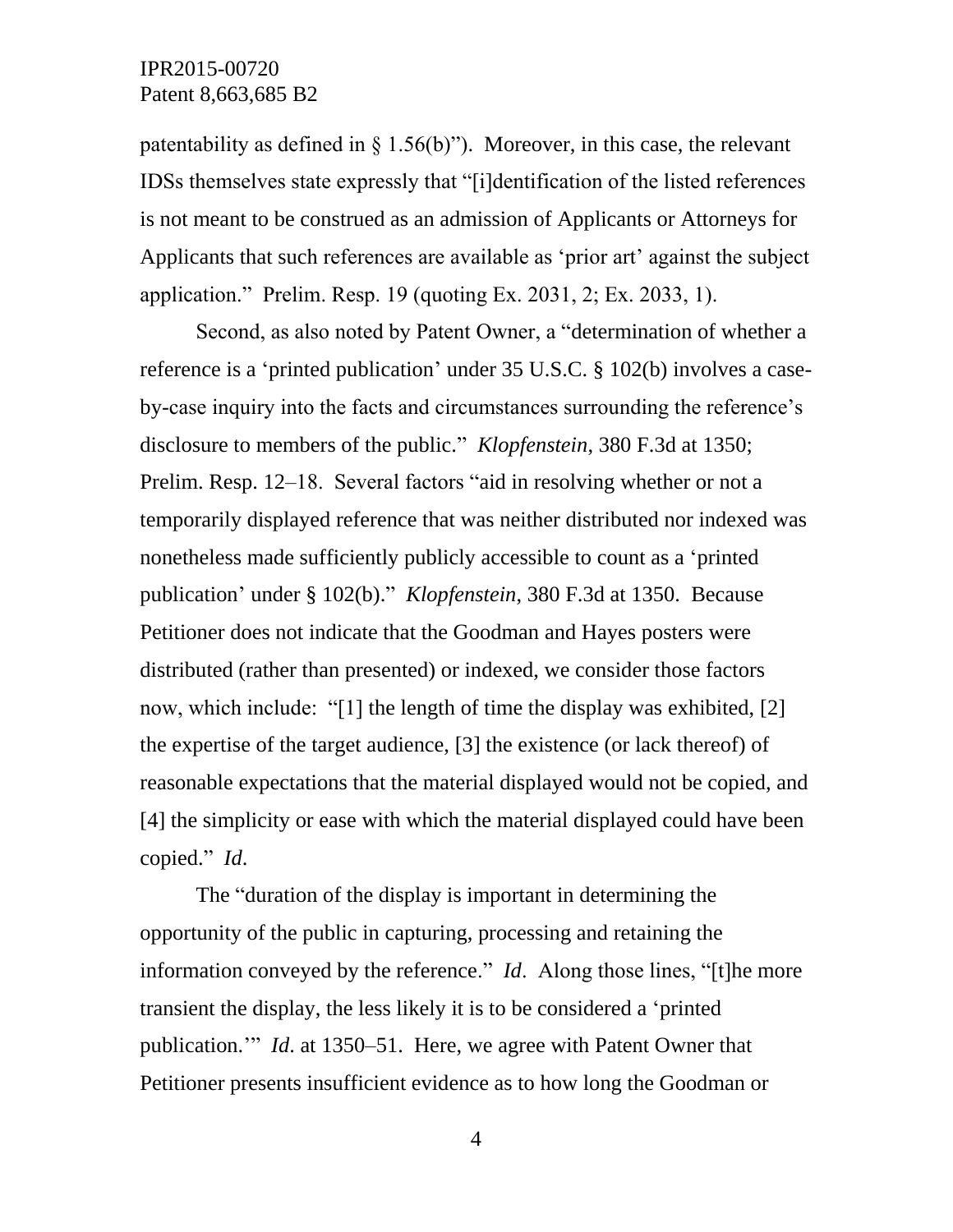Hayes poster was presented at any scientific meeting. Prelim. Resp. 13–14. The only credible evidence of record indicating that the posters were presented at all is in the form of IDSs stating that the posters were "presented."

Similarly, Petitioner presents insufficient evidence in relation to "the expertise of the target audience," i.e., anyone who actually saw either poster. *Id.* at 14–15. Petitioner likewise presents insufficient evidence in relation to any reasonable expectation that one could have copied the poster material, or evidence regarding the ease with which the poster material could have been copied. *Id*. at 15–16. Overall, evidence of record fails to demonstrate that the posters nonetheless were made sufficiently publicly accessible. For example, evidence of record does not indicate adequately how long the posters were presented to anyone, or to whom exactly, or what conversations anyone might have had with authors about the posters.

In addition, our review of the posters themselves indicates that they both present relatively dense material in a small space. Ex. 1008, 2; Ex. 1009, 1. As stated by the Federal Circuit, the "more complex a display, the more difficult it will be for members of the public to effectively capture its information." *Klopfenstein*, 380 F.3d at 1351.

We are not persuaded that Petitioner has made a threshold showing that the posters were sufficiently publicly accessible to qualify as a "printed publication" under § 102(b). Petitioner has not demonstrated adequately that the Goodman poster (relied upon in all grounds) or the Hayes poster, as presented in the Petition, constitute prior art to the '685 patent.

5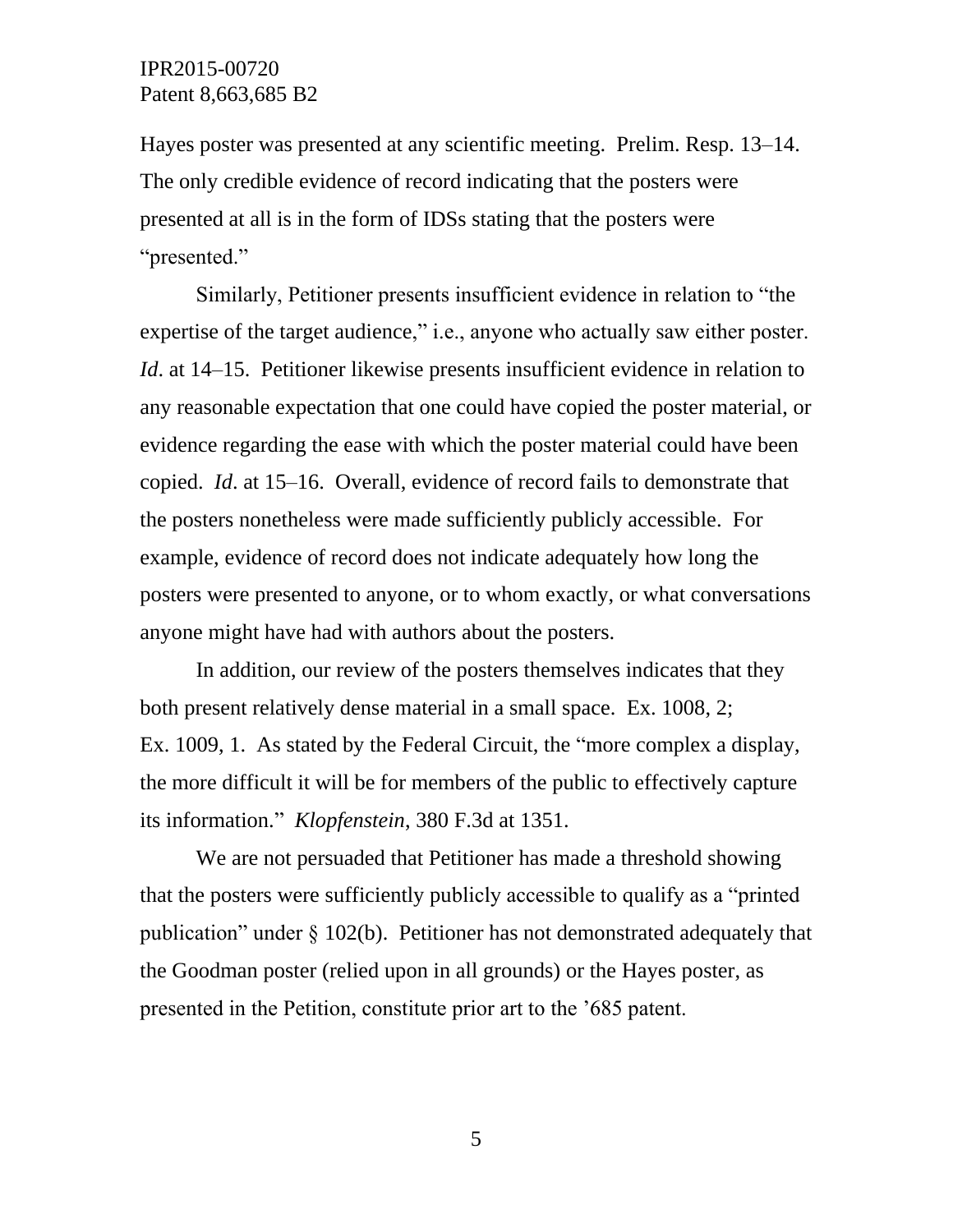# III. ORDER

It is

ORDERED that the Petition is denied as to all challenged claims and no trial is instituted.